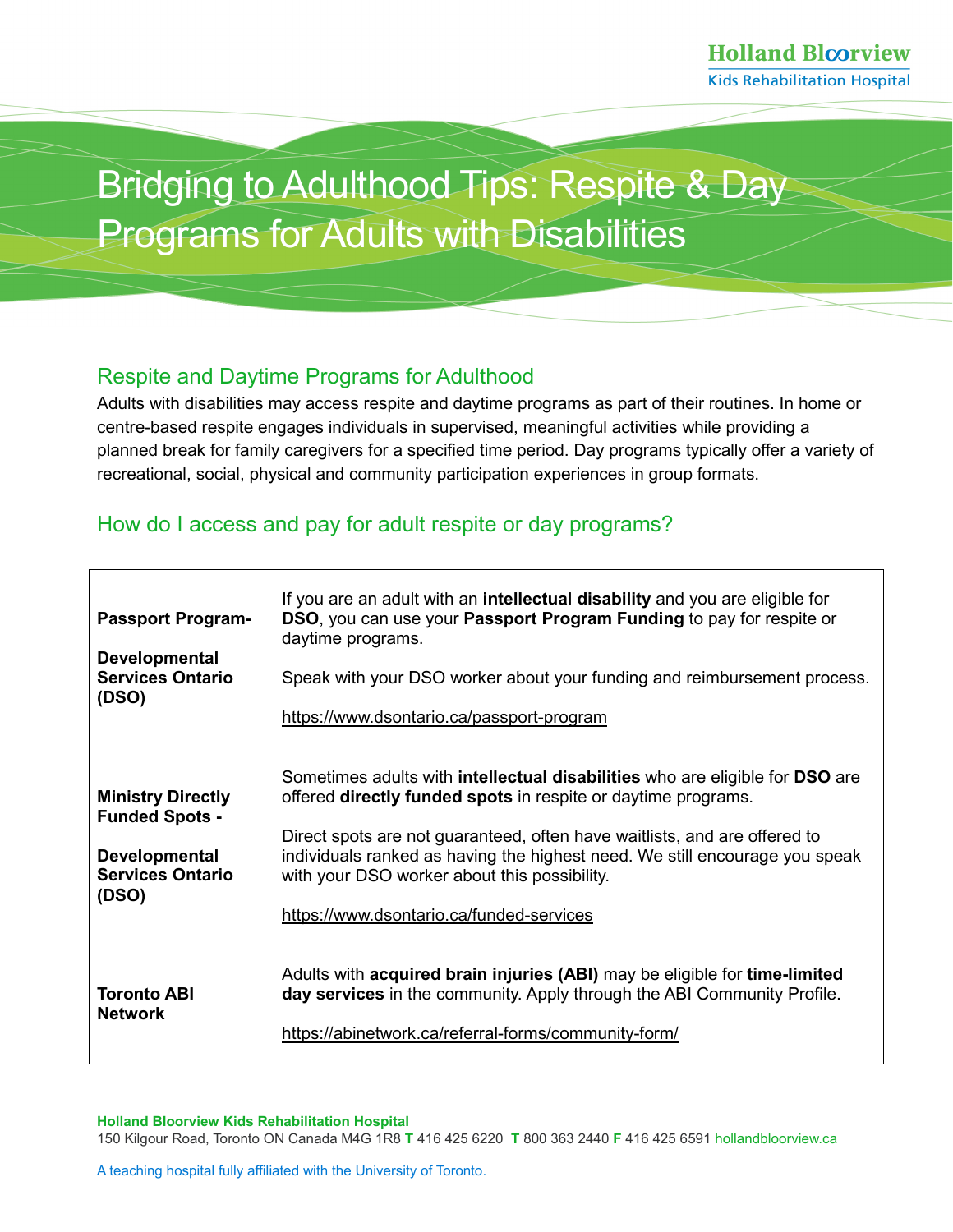# **Holland Bloorview**

**Kids Rehabilitation Hospital** 

| <b>LHIN Home and</b><br><b>Community Care</b> | The majority of day programs funded by LHIN Home and Community Care<br>are for older adults. However, some regions may fund or link you to reduced<br>cost programs for adults with acquired brain injuries, physical disabilities or<br>complex medical needs. Speak with your LHIN Care Coordinator.<br>http://healthcareathome.ca/ |
|-----------------------------------------------|---------------------------------------------------------------------------------------------------------------------------------------------------------------------------------------------------------------------------------------------------------------------------------------------------------------------------------------|
| <b>Alternative Funding</b>                    | Families may apply to charitable organizations or alternative funding sources<br>to help cover the costs or respite, daytime or recreation programs. Eligibility<br>criteria vary.<br>See Holland Bloorview's <b>Funding &amp; Financial Supports Guide</b> for options.                                                              |
| Out of pocket                                 | Some families pay for respite or daytime programming their own money.                                                                                                                                                                                                                                                                 |

## Where can I find examples of adult respite care or day programs?

### **Adult Respite Care**

- **Developmental Services Ontario [Funded Services Listings](https://www.dsontario.ca/funded-services)** Scroll to the bottom of your page to find your region.
- **Respiteservices.com Website** Search by region for community **Respite Options** or **CHAP** independent respite provider database.
- **The Healthline Ontario [database](https://www.thehealthline.ca/)** of health and community services in Ontario. Click on your region. Click on 'People with Disabilities' and then 'Respite Care'.
- **Family Resource Centre [Community Respite Opportunities Listing](https://hollandbloorview.ca/services/family-workshops-resources/family-resource-centre/community-respite-opportunities)**
- **Surrey Place [Community Resource Directory](https://www.surreyplace.ca/community-resource-directory/)** Select the adult directory and scroll to Section 4.
- **Connectability.ca [Fee for Service Program Directory](https://connectability.ca/directory)** Lists programs that are not Ministry funded or listed on mycommunityhub.ca
- **LHIN Home and Community Care [Websites](http://healthcareathome.ca/)** Search for services by region